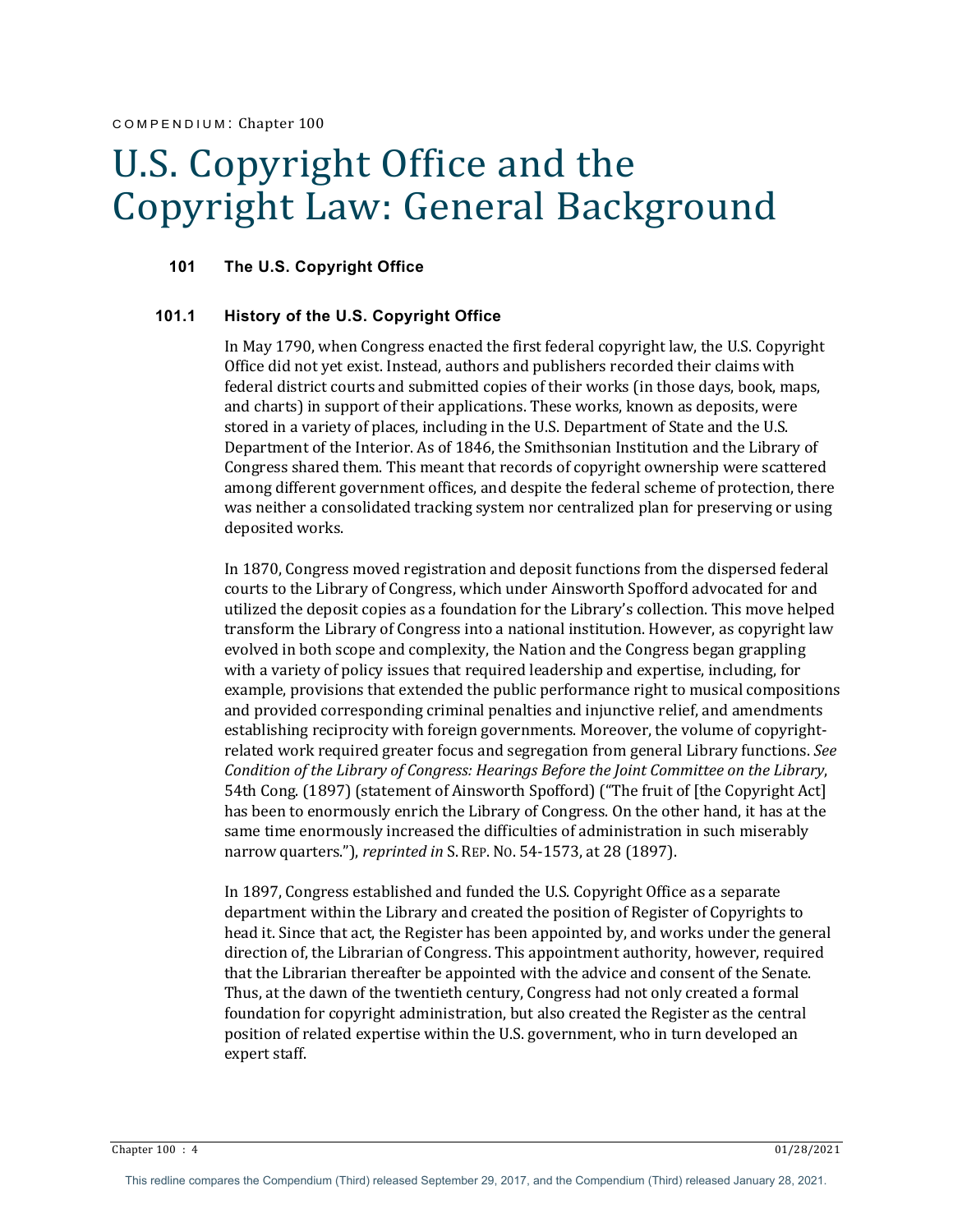As with other matters of intellectual property law, Congressional Rules give the respective judiciary committees of both chambers legislative jurisdiction over all copyright matters. See Senate Rule XXV; House Rule X. The Register is the principal advisor to Congress regarding domestic and international copyright issues, but also works closely and collaboratively with other federal departments and agencies on copyright matters.

The longstanding role of the U.S. Copyright Office in policy matters was codified in the Copyright Act. 17 U.S.C.  $\S 701$ . The work of the Office takes several forms. It provides expert subject matter assistance to Congress on copyright policy and interpretation of the copyright law; provides drafting support, including analysis and assistance for copyright legislation and legislative reports; undertakes studies and public roundtables for Congress; and offers advice on compliance with treaties and trade agreements.

As a critical office within the U.S. government, the U.S. Copyright Office also works closely with executive branch offices, including most regularly the Department of Justice, the White House, the Office of the U.S. Trade Representative, the Department of Commerce and U.S. Patent and Trademark Office, and the Department of State. It provides policy analysis to these offices; participates in copyright-related litigation; provides support on trade and enforcement measures; participates on U.S. delegations to intergovernmental meetings and in other international events; hosts copyright training for copyright officials from foreign countries; and provides outreach and education on a routine basis.

The Register of Copyrights has an especially important relationship with the Undersecretary for Intellectual Property, who heads the U.S. Patent and Trademark Office and advises the President on intellectual property matters. These officers frequently work together in the international arena and the Undersecretary must consult with the Register "on all copyright and related matters" that involve his Office. 35 U.S.C.  $\S 2(c)(5)$ . The U.S. Copyright Office also works closely with the Intellectual Property Enforcement Coordinator (the "IPEC"), based in the Executive Office of the President. The Register is a statutory member of the IPEC's interagency intellectual property enforcement advisory committee. 15 U.S.C. § 8111(b)(3)(A)(ii).

Finally, the U.S. Copyright Office's unique position as the guardian of copyright registration documents deserves special mention. The Office maintains a wealth of information about the different types of works that have been registered in the United States throughout the years. This amounts to an unparalleled database of cultural heritage, as the Office has registered millions of copyright claims for authors, artists, publishers, producers, and distributors of creative works since 1897. The Office annually registers more than half a million copyright claims, records more than 10,000 documents relating to chain of title and other copyright-related matters in connection with hundreds of thousands of titles, and collects more than \$300 million dollars in statutory licensing funds. -Likewise, it has facilitated the acquisition of hundreds of thousands of copies of books, serial publications, sound recordings, motion pictures, photographs, maps, and prints for the Library's collection.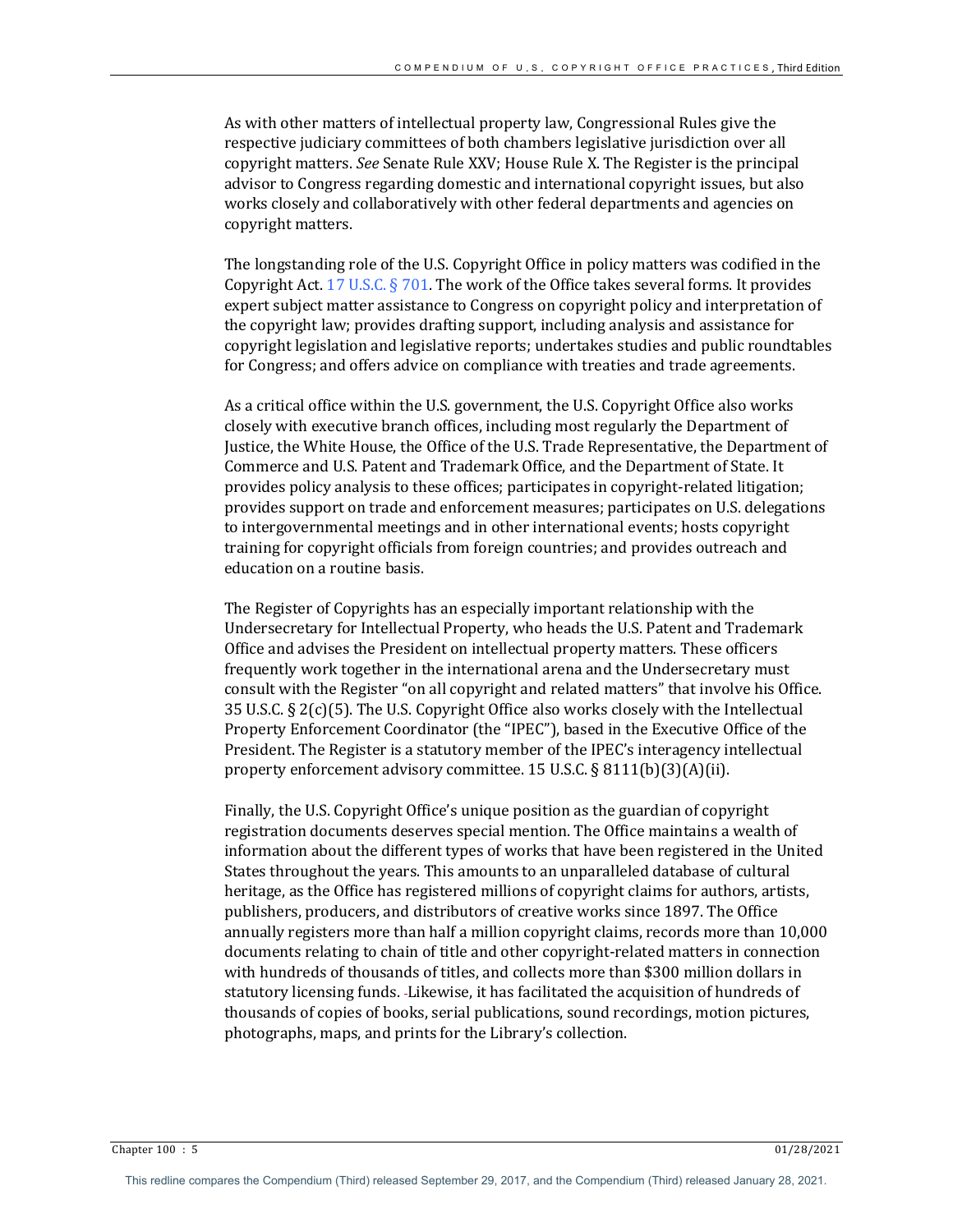U.S. Copyright Office records also provide a glimpse into the evolution of U.S. registration and recordation practices. Examples of some important historic registrations and recordations include:

- *First federal registration of a work*: John Barry's book, *The Philadelphia Spelling Book*, registered with the U.S. District Court for the District of Pennsylvania in 1790.
- *First federal recordation of a document pertaining to copyright: -Issued on July 25, 1870.*
- *Registration of the Statue of Liberty*:*Registration of the Statue of Liberty*: On August 31, 1876, Henry de Stuckle and Auguste F. Bartholdi secured registration number 9939-G for the "Statue of American Independence," as the Statue of Liberty was first named. The copyright claim was filed in America's centennial year, a decade before the statue was erected in New York Harbor.
- *First registration issued after the establishment of the U.S. Copyright Office: -"Dr. Quixote* – A New Comedy in Three Acts" by Charles F. Coughlan, registered by J.E. *Dodson on July 1, 1897.*
- *First motion picture registrations: The Edison Kinetoscopic Record of a Sneeze,* January 7, 1894, submitted on January 9, 1894 by William Kennedy Laurie Dickson, is the earliest extant copyrighted motion picture in the Library of Congress's collections. The short clip, known in film circles as *Fred Ott's Sneeze*, shows a mustachioed man sneezing. The motion picture was registered as a series of photographs because motion pictures were not covered by U.S. copyright law until 1912. The first work registered as a motion picture was the Republic Film Company's September 12, 1912 registration for *Black Sheep's Wool*.
- *First television show registration*: "Unexpected Guest" by Hopalong Cassidy, registered in 1947.
- *First registration for a choreographic work embodied in Laban notation: -Hanya Holm's choreography for Kiss Me Kate, registered as a dramatic work in 1952.*
- *First computer program registration*: John F. Banzhaf's computer program to compute automobile braking distances, registered in 1964.
- First sound recording registration: Bob and Dorothy Roberts's "Color Photo Processing Cassette, An Accurate Sound Signal and Oral Instruction System for Processing," registered on February 15, 1972.

### **101.2 Organization of the U.S. Copyright Office**

The Register of Copyrights is the Director of the U.S. Copyright Office and a recognized leader and lawyer within the U.S. government. By statute, the Register works under the general direction of the Librarian of Congress and carries out a variety of legal and policy functions that are enumerated throughout Title 17. The U.S. Copyright Office has eight main divisions, in addition to the Register's Office, and several hundred staff. There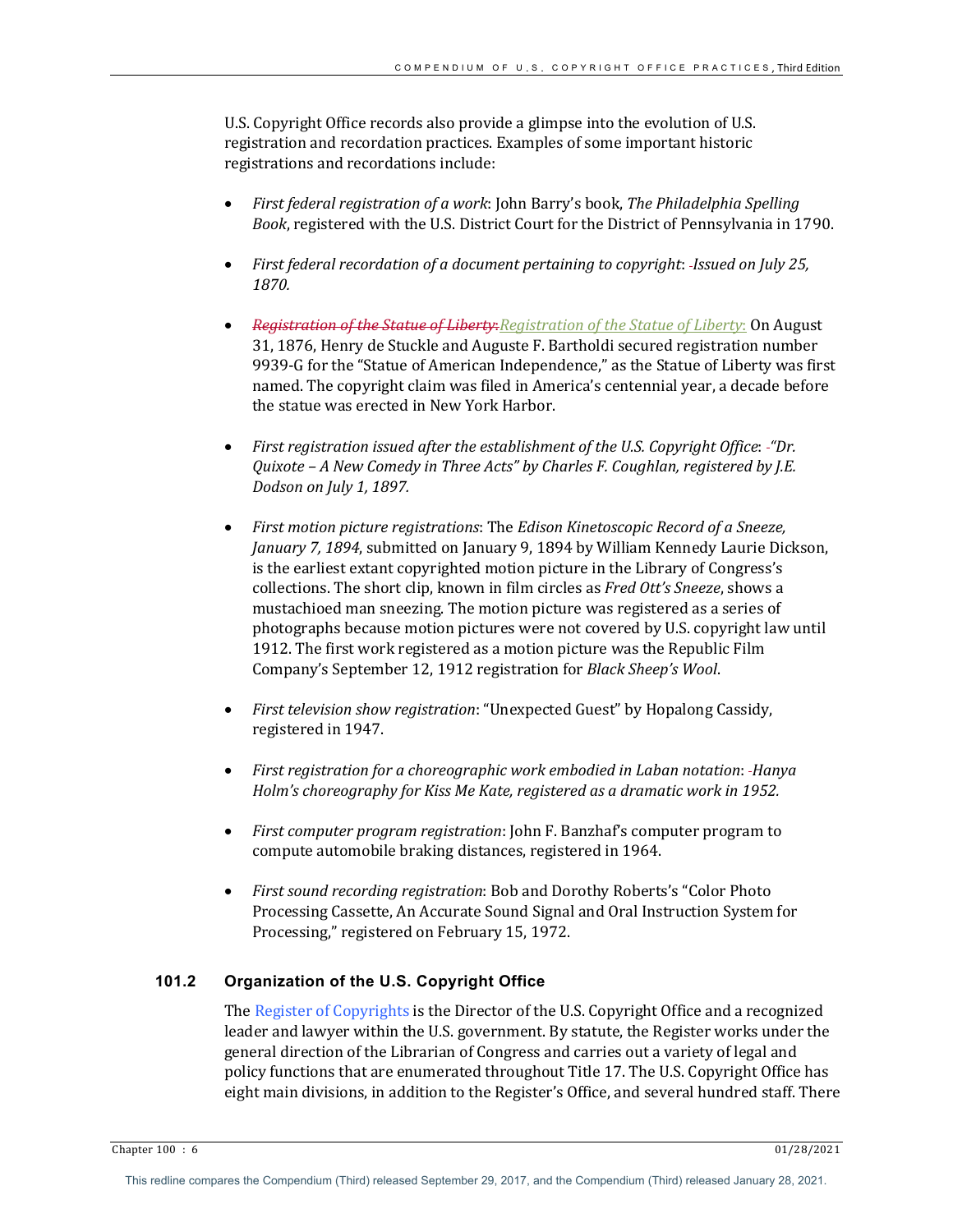are four Associate Registers of Copyrights and four additional division heads that report directly to the Register and help to carry out her statutory mandate. An organizational chart is available on the Office's website.

## **101.2(A) Office of the Register**

The Office of the Register of Copyrights has overall responsibility for the U.S. Copyright Office and its statutory mandate, specifically: for legal interpretation of the copyright law; administering the provisions of Title 17; promulgating copyright regulations; advising Congress and other government officials on domestic and international copyright policy and other intellectual property issues; determining personnel and other resource requirements for the Office; organizing strategic and annual program planning; and preparing budget estimates for inclusion in the budget of the Library of Congress and U.S. government.

## **101.2(B) Office of the General Counsel**

The Office of the General Counsel ("OGC") is headed by the General Counsel and Associate Register of Copyrights, who is an expert copyright attorney and one of four legal advisors to the Register. This Office assists the Register in carrying out critical work of the U.S. Copyright Office regarding the legal interpretation of the copyright law. The General Counsel liaisons with the Department of Justice, other federal departments, and the legal community on a wide range of copyright matters, including litigation and the administration of Title 17. The General Counsel also has primary responsibility for the formulation and promulgation of regulations and the adoption of legal positions governing policy matters and the practices of the U.S. Copyright Office.

#### **101.2(C) Office of Policy and International Affairs**

The Office of Policy and International Affairs ("PIA") is headed by the Associate Register of Copyrights and Director of Policy and International Affairs, who is an expert copyright attorney and one of four legal advisors to the Register. This Office assists the Register with critical policy functions of the U.S. Copyright Office, including domestic and international policy analyses, legislative support, and trade negotiations. PIA represents the U.S. Copyright Office at meetings of government officials concerned with the international aspects of intellectual property protection, and provides regular support to Congress and its committees on statutory amendments and construction.

#### **101.2(D) Office of Registration Policy and Practice**

The Office of Registration Policy and Practice is headed by the Associate Register of Copyrights and Director of Registration Policy and Practice, who is an expert copyright attorney and one of four legal advisors to the Register. This Office administers the U.S. copyright registration system and advises the Register of Copyrights on questions of registration policy and related regulations and interpretations of copyright law. This Office has three divisions: Literary, Performing Arts, and Visual Arts, which are described in Chapters 700, 800, and 900 of this Compendium, respectively. It also has a number of specialized sections, for example, in the area of motion pictures. This Office executes major sections of the *Compendium of Copyright Office Practices*, particularly with respect to the examination of claims and related principles of law.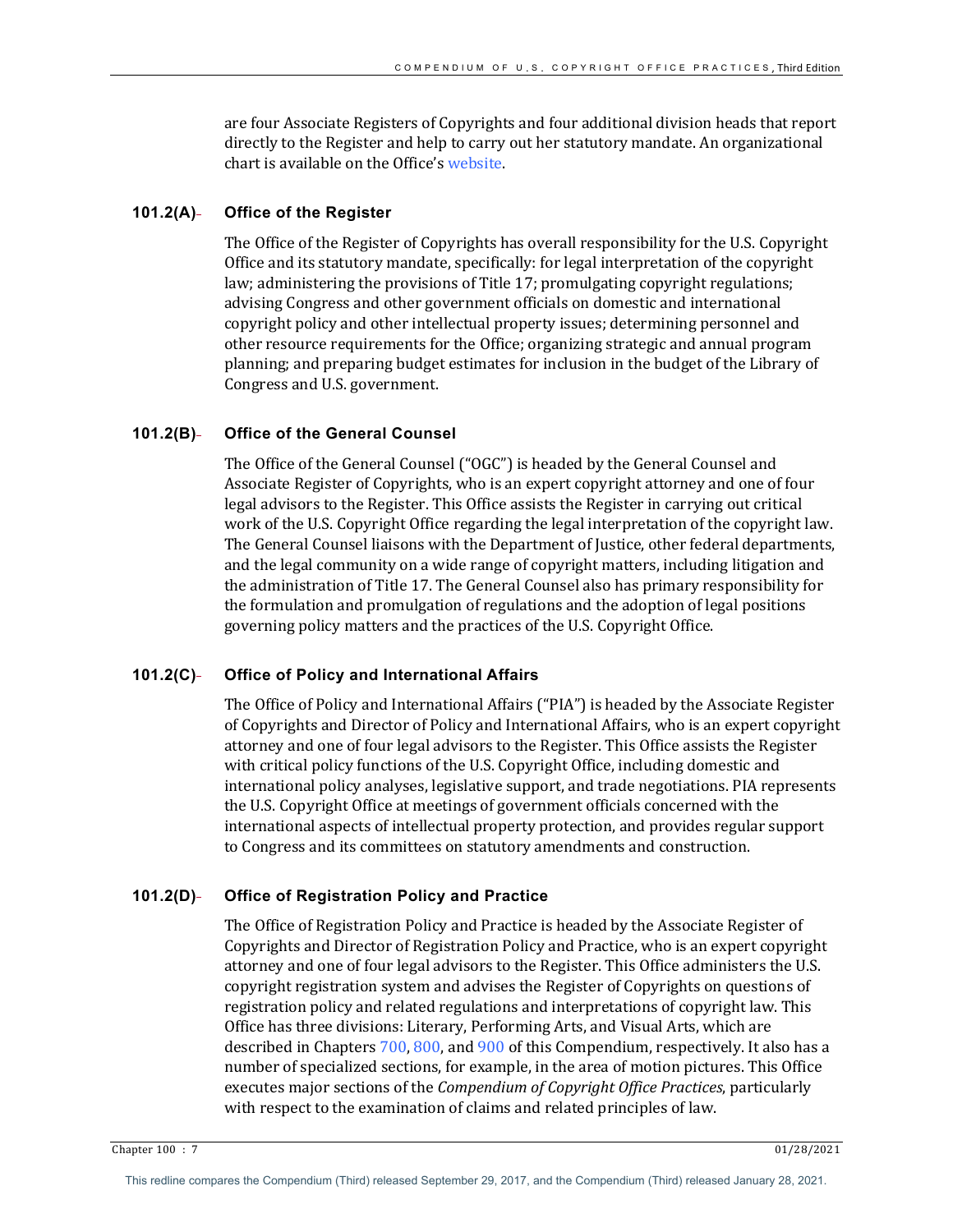# **101.2(E) Office of Public Information and Education**

The Office of Public Information and Education  $($ "PIE") is headed by the Associate Register for Public Information and Education, who is an expert copyright attorney and one of four legal advisors to the Register. This Office informs and helps carry out the work of the Register and the U.S. Copyright Office in providing authoritative information about the copyright law to the public and establishing educational programs. The Office publishes the copyright law and other provisions of Title 17; maintains a robust and accurate public website; creates and distributes a variety of circulars, information sheets, and newsletters, including NewsNet; responds to public inquiries regarding provisions of the law, explains registration policies, procedures, and other copyrightrelated topics upon request; plans and executes a variety of educational activities; and engages in outreach with various copyright community stakeholders.

# **101.2(F) Office of Public Records and Repositories**

The Office of Public Records and Repositories is headed by the Director, who is an expert in public administration and one of the Register's top business advisors. -This Office is responsible for carrying out major provisions of Title 17, including establishing records policies; ensuring the storage and security of copyright deposits, both analog and digital; recording licenses and transfers of copyright ownership; preserving, maintaining, and servicing copyright-related records; researching and providing certified and uncertified reproductions of copyright deposits; and maintaining the official records of the U.S. Copyright Office. Additionally, the Office engages regularly in discussions with leaders in the private and public sectors regarding issues of metadata, interoperability, data management, and open government.

# **101.2(G)** Copyright Modernization Office of the Chief Information Officer

The Office of the Chief Information Officer is headed by the Chief Information Officer ("CIO"), who is the Register's top advisor on the development and implementation of technology policy and infrastructure. The Office of the CIO provides strategic leadership and direction for necessary planning, design, development, and implementation of the U.S. Copyright Office's automated initiatives. The Office of the CIO is a liaison to the central technology office of the Library of Congress, which administers the U.S. Copyright Office's networks and communications. The CIO also supervises the Copyright Technology Office ("CTO"). CTO maintains the U.S. Copyright Office's enterprise-wide information technology systems for registration, recordation, public records management and access, and related public services, as well as internal and external help desk functions.

The Copyright Modernization Office ("CMO") directs and coordinates all modernization activities on behalf of the U.S. Copyright Office, including resources, communications, stakeholder engagement, and business project management. The CMO ensures that modernization activities are continuously aligned with the Office's and the Library of Congress's strategic goals, and collaborates with the Office and the Library to drive modernization efforts. The CMO provides project management, data management/analytics, and business analysis. It also serves as the primary liaison with the Library of Congress's Office and Chief Information Officer ("OCIO") and serves in a leadership function on the Office's Modernization Governance Board.

Chapter 100 : 8 01/28/2021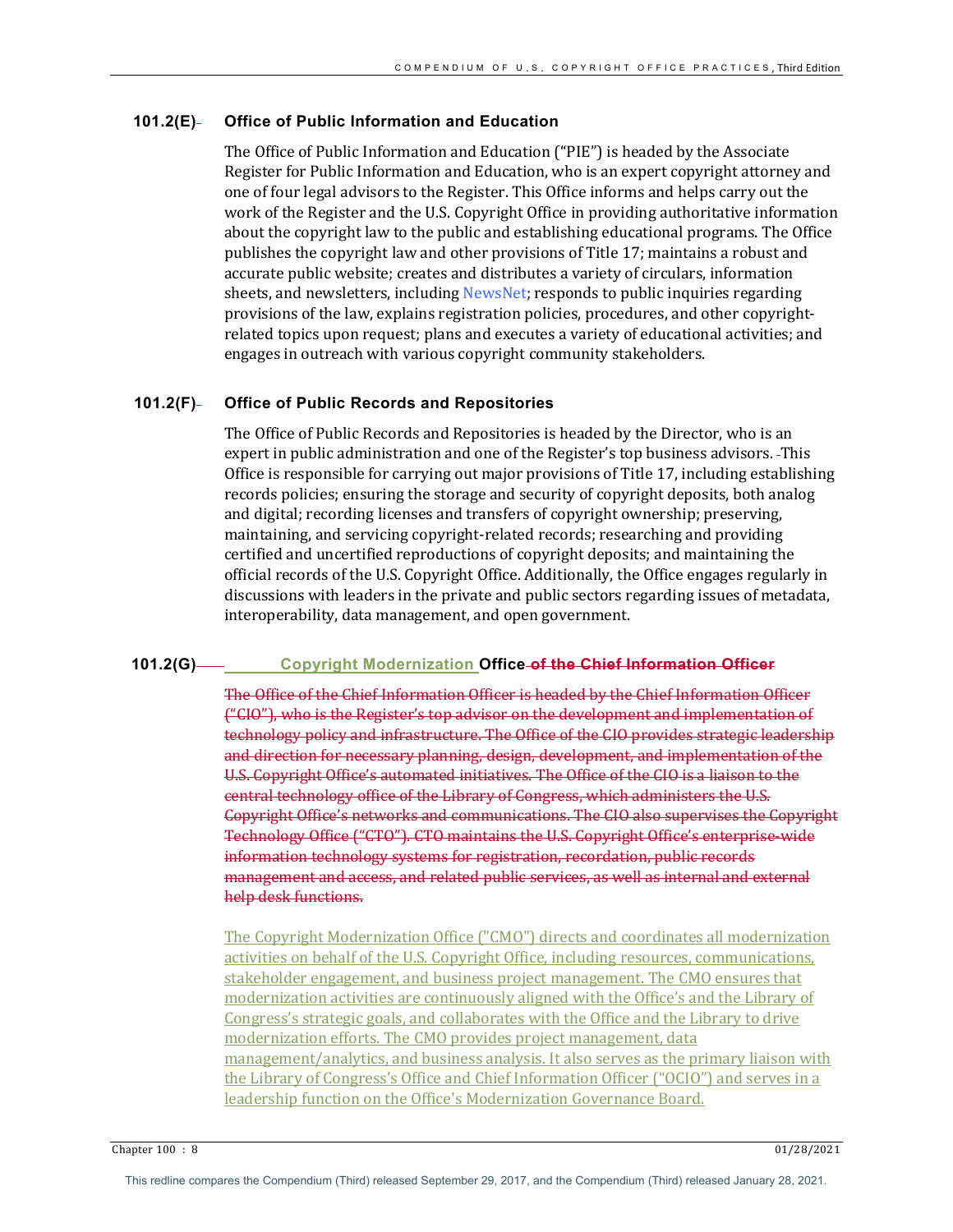#### **101.2(H) Office of the Chief InformationFinancial Officer**

The Office of the Chief Financial Officer is headed by the Chief Financial Officer ("CFO"), who advises the Register on all fiscal, acquisition, budget, and financial policy matters of the U.S. Copyright Office. The Office of the CFO supervises the Copyright Office's appropriations process, budget execution, acquisitions and procurements, fee processing, statutory royalty investments and disbursements, financial controls, and resource planning. This Office interacts with every other senior management office that reports to the Register and frequently coordinates with management of the Library of Congress. 

The Office of the CFO also oversees the Licensing Division. This division administers certain statutory licenses set forth in the Copyright Act. It collects royalty payments and examines statements of account for the cable statutory license  $(17 \text{ U.S.C.} \S 111)$ , the satellite statutory license for retransmission of distant television broadcast stations  $(17)$ U.S.C.  $\S$  119), and the statutory license for digital audio recording technology (17 U.S.C.  $\frac{10}{9}$  chapter 10§§ 1001-1010). It also accepts and records documents associated with the use of the mechanical statutory license  $(17 \text{ U.S.C.} \S 115)$ .

The Office of the Chief of Operations is headed by the Chief of Operations ("COO"), who advises the Register on core business functions and coordinates and directs the day-today operations of the U.S. Copyright Office. The Office of the COO supervises financial controls, budget, human capital, statutory royalty investments, mandatory deposits and acquisitions, contracts, and strategic planning functions. This Office interacts with every other senior management office that reports to the Register and frequently coordinates and assesses institutional projects. The COO chairs the U.S. Copyright Office's operations committee.

The following divisions fall under the oversight of the Chief of Operations:

# **101.2(I) Office of the Chief of Operations**

The Office of the Chief of Operations is headed by the Chief of Operations ("COO"), who advises the Register on core business functions and coordinates and directs the day-today operations of the U.S. Copyright Office. The Office of the COO supervises human capital, mandatory deposits and acquisitions, contracts, and strategic planning functions. This Office interacts with every other senior management office that reports to the Register and frequently coordinates and assesses institutional projects. The COO chairs the U.S. Copyright Office's operations committee.

The following divisions fall under the oversight of the Chief of Operations:

• The Receipt Analysis and Control Division is responsible for sorting, analyzing, and scanning incoming mail; creating initial records; labeling materials; and searching, assembling, and dispatching electronic and hard copy materials and deposits to the appropriate service areas. The Division is responsible for operating the U.S. Copyright Office's central print room, mail functions, and temporary storage.

 $\frac{1}{28/2021}$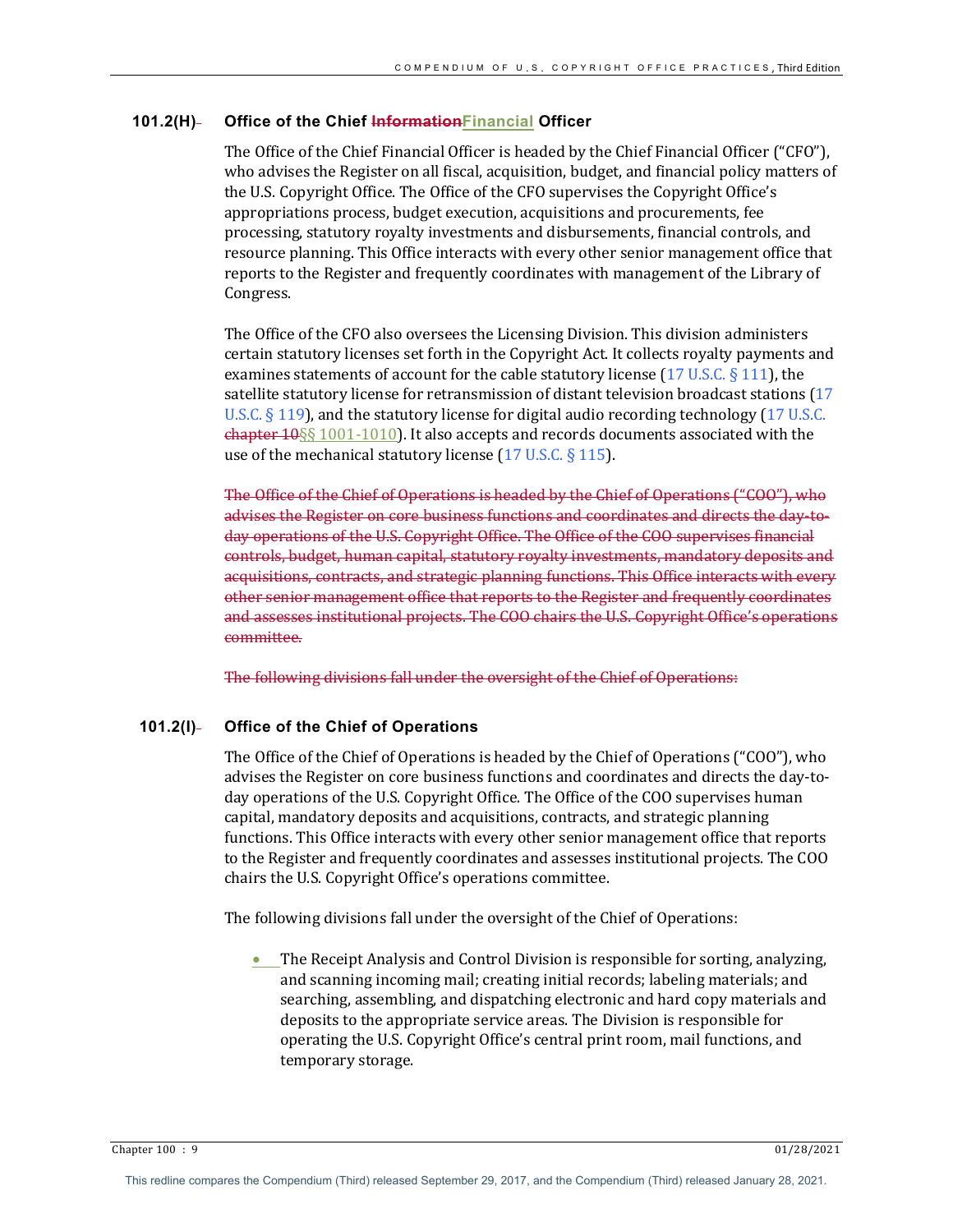• The Copyright Acquisitions Division ("CAD") administers the mandatory deposit requirements of the Copyright Act, acting as a trusted intermediary between copyright owners of certain published works and the acquisitions staff in the Library of Congress. 17 U.S.C.  $\S$  407. This Office creates and updates records for the copies received by the U.S. Copyright Office; demands particular works or particular formats of works as necessary; administers deposit agreements between the Library and copyright owners; and assists the Office in public discussions and rulemakings regarding the submission requirements for digital works and the best edition requirements.

## **101.3 Functions of the U.S. Copyright Office**

The functions of the U.S. Copyright Office are set forth in Title 17 of the U.S. Code, which includes the provisions of the Copyright Act of 1976 as well chapters on the Digital Millennium Copyright Act ("DMCA"), vessel designs, and other *sui generis* protections and exemptions (referenced in this *Compendium*, as the case may require, as "Title 17," the "DMCA," or the "Copyright Act," or with respect to the latter, the "1976 Act" or "Act"). The statute directs the Register of Copyrights, as Director of the U.S. Copyright Office, to carry out a variety of activities, which are described in Sections  $101.3(A)$  through 101.3(D). 

#### **101.3(A) National Copyright Registration and Recordation System**

The Copyright Act establishes the U.S. Copyright Office's statutory obligation to administer both a copyright registration and copyright recordation system on behalf of the Nation. Pursuant to its provisions, the Office undertakes the following duties, among others:

- *Registration*: The U.S. Copyright Office examines applications for registering claims to copyright and any accompanying deposit copy(ies) to determine whether they satisfy the statutory requirements for registrability, including copyrightability, and otherwise comply with the Office's regulations. Based on its findings, the Office then either registers or refuses to register the claims. Many of the controlling provisions for registration are set forth in Chapter 4 of the Copyright Act. Section  $408$  of the Act authorizes the Register to promulgate regulations to allow identifying material in place of deposit copy(ies), permit the registration of groups of related works with one application, and provide for the correction and amplification of registrations. Section  $410$  of the Act sets forth the Register's authority to examine and either register or refuse copyright claims. Sections Sections 411 and 412 address registration as a prerequisite for civil infringement claims and certain remedies. Chapters 200 through 2200 of this *Compendium* discuss the Office's policies and practices relating to the examination of claims for copyright registration.
- *Recordation*: The statutory provisions governing recordation are set forth in Chapter 2 of the Copyright Act. Under Section 205, any transfer of copyright ownership or other document relating to copyright may be recorded in the U.S. Copyright Office, subject to certain conditions. The recordation of documents pertaining to transfers or other ownership matters is voluntary, but recommended because: (i) it provides constructive notice of the facts stated in the recorded document if certain conditions have been met; (ii) when a transfer of copyright is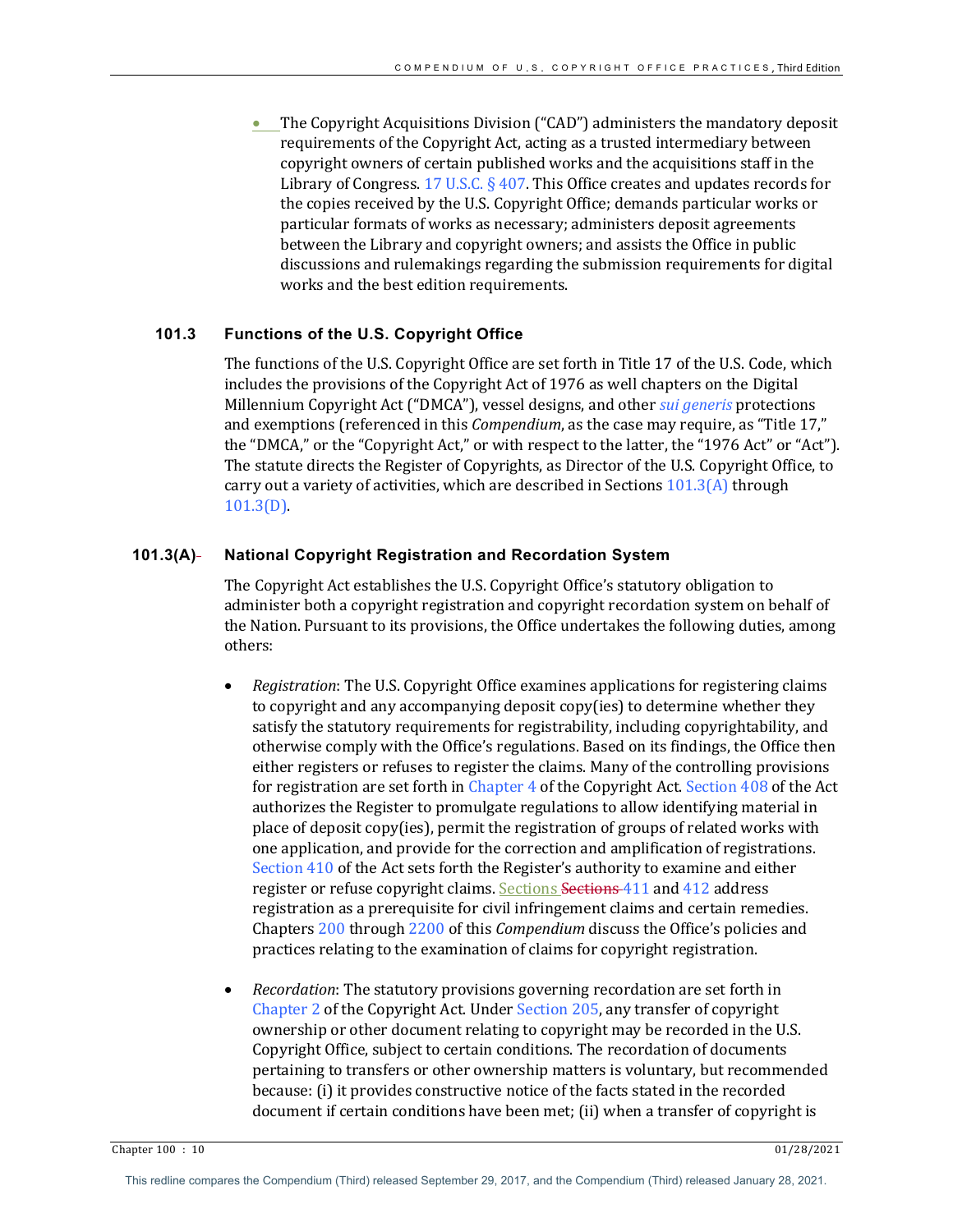timely recorded (within one month of its execution in the United States or two months of its execution outside of the United States, or any time before a conflicting transfer is recorded), the recorded transfer prevails over a later executed transfer; and (iii) a complete public record may mitigate problems related to orphan works. Interested parties also record or consult documents pertaining to licenses, death of authors, expiration of term, wills, trusts, security interests, and mortgages, to name a few. For a discussion of some of these documents, see Chapter 2300 of this *Compendium*. 

- *Termination notices*: The Copyright Act allows, under certain circumstances, authors or their heirs to terminate an agreement that previously granted one or more of the author's exclusive rights to a third party. These termination provisions are set forth in Sections Sections 203, 304(c), and  $304(d)$  of the Act. To terminate an agreement, a notice of termination must be served on the grantee, and it must be recorded with the U.S. Copyright Office in a timely manner as a condition of effect.  $17 \text{ U.S.C.}$  §§  $203(a)(4)$ ,  $304(c)(4)$ ,  $304(d)(1)$ . For a discussion of recordation of notices of termination, see Chapter 2300, Section 2310 of this *Compendium*.
- *Public records*: The U.S. Copyright Office maintains extensive public records of copyright claims dating back to 1870 and in some instances earlier, including:
	- Certificates of registration, which attest that registration has been made and may constitute *prima facie* evidence of the validity of the copyright and of the facts stated in the certificate (if registration is made before publication or within five years of first publication). 17 U.S.C.  $\S$  410(c).
	- The online public record, which provides the basic facts of registrations and recordations made after January 1, 1978. This information is available in a searchable database on the Office's website.
	- The Copyright Card Catalog, which is a physical archive available for public use at the Copyright Office in searching for completed registrations and recorded documents made before January 1, 1978.

In some circumstances, the Office will issue certified copies of applications, correspondence, deposit copy(ies), documents, and other materials submitted to the Office in connection with copyright registrations and recorded documents. In addition, the Office has a reference search service that provides search reports regarding the facts of registration and recordation contained in the Office's files. For a discussion of these services, see Chapter 2400 of this *Compendium*.

*Mandatory deposit:* The U.S. Copyright Office administers Section 407 of the Copyright Act, which requires copyright owners to deposit certain published works with the Library of Congress for its collections. In this role, the Office may facilitate, demand, negotiate, or exempt the provision of copies or phonorecords. Absent a special exemption, the law requires that one or two copies of the best edition of every copyrightable work published in the United States be sent to the Office within three months of publication, regardless of whether a claim in the work is registered.

Chapter 100 : 11 01/28/2021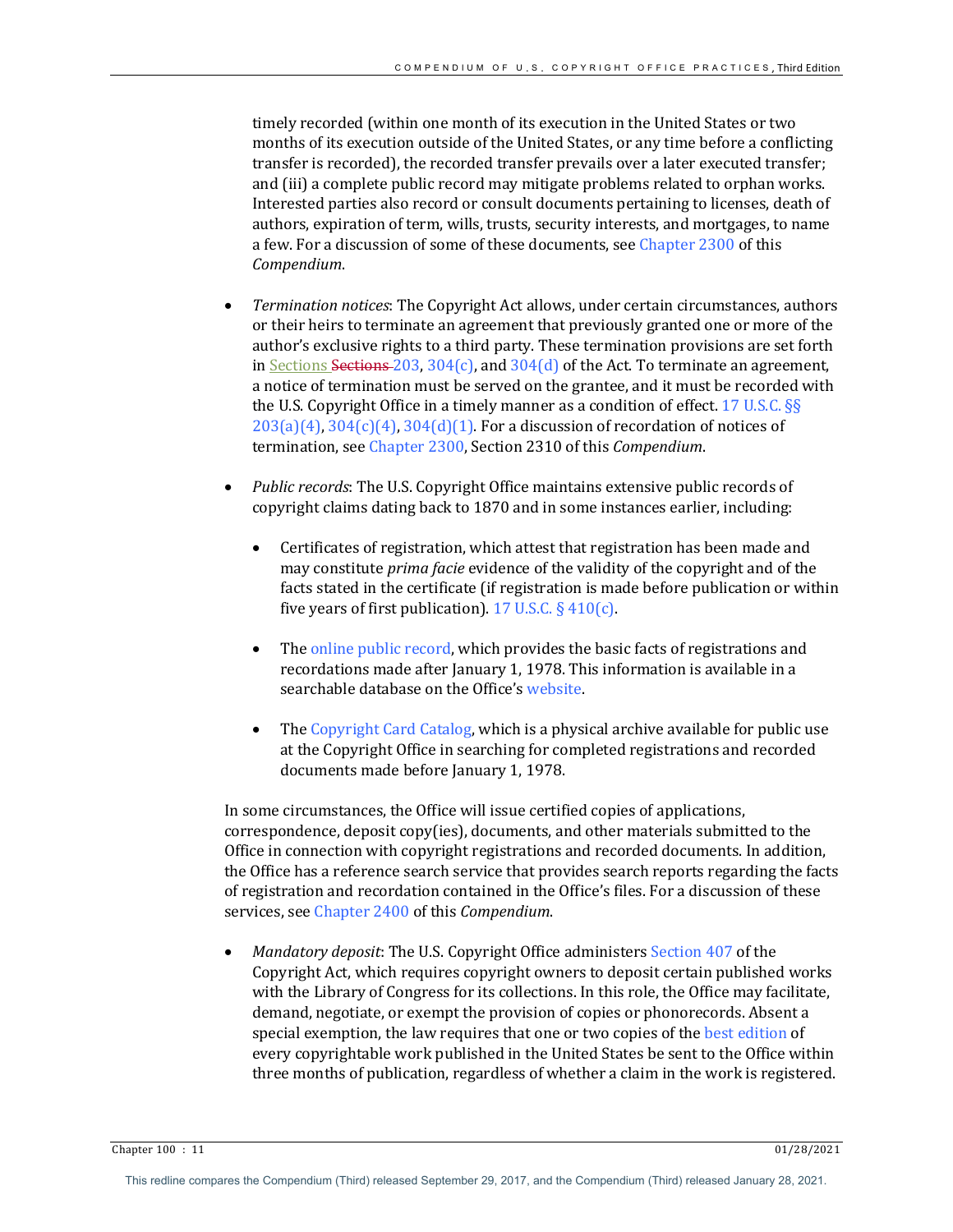17 U.S.C.  $\S$  407(a). For a detailed discussion of mandatory deposit, see Chapter 1500, Section -1511 of this *Compendium*.

- *Service provider directory*: The Office of Public Records and Repositories administers a directory of service provider agents to receive notifications of claims of infringement as provided under Section  $512(c)$  of the Copyright Act.
- Mask works: The U.S. Copyright Office examines and registers claims to mask works fixed in semiconductor chip products filed under the Semiconductor Chip Protection Act of 1984, title III of Pub. L. No. 98-620, 98 Stat. 3335, 3347 (codified as amended at 17 U.S.C. §§ 901-914). Chapter 1200 of this *Compendium* discusses the examination of claims in mask works.
- *Vessel designs*: The U.S. Copyright Office examines and registers claims in vessel designs filed under the Vessel Hull Design Protection Act, title V of the Digital Millennium Copyright Act, Pub. L. No. 105-304, 112 Stat. 2860, 2905 (1998) (codified as amended at 17 U.S.C. §§ 1301-1332). Chapter 1300 of this *Compendium* discusses the examination of claims in vessel designs.

#### **101.3(B) Regulatory Work**

The U.S. Copyright Office promulgates regulations regarding its policies and procedures **pursuant to theto** implement various provisions of Title 17, which authorizes the Register of Copyrights "to establish regulations "not inconsistent with law for the administration of the functions and duties made the responsibility of the Register under this title."  $17 \text{ U.S.C.}$   $\S 702$ . These regulations are subject to the approval of the Librarian of Congress<del>, who is the agency head.</del>. See id.

Congress expressly made the Register's actions under Title 17 subject to the provisions of the Administrative Procedure Act of June 11, 1946, as amended. 17 U.S.C.  $\S 701(e)$ .

#### **101.3(C) Advising Congress and Intergovernmental Work**

The Register advises Congress on national and international copyright issues. -The U.S. Copyright Office also works closely with the federal departments and agencies discussed in Section 101.1 above. 17 U.S.C. § 701. Among other things, the Office provides expert assistance to Congress in the interpretation of Title 17 and compliance with international agreements, such as the Berne Convention for the Protection of Literary and Artistic Works (the "Berne Convention") and the WIPO Internet Treaties. The Office also conducts public discussions on law and policy; produces major legal studies, makes policy recommendations; participates in copyright-related litigation when the U.S. government has an interest; provides support on trade and enforcement measures; attends intergovernmental meetings and other international events; and hosts copyright training for copyright officials from foreign countries.

#### **101.3(D) Administering Statutory Licenses**

As discussed in Section  $\frac{401.2(H)(2)101.2(H)}{401.2(H)(2)}$ , the U.S. Copyright Office's Licensing Division administers the statutory licenses for cable and satellite retransmissions and the statutory license for digital audio recording technology. It also records certain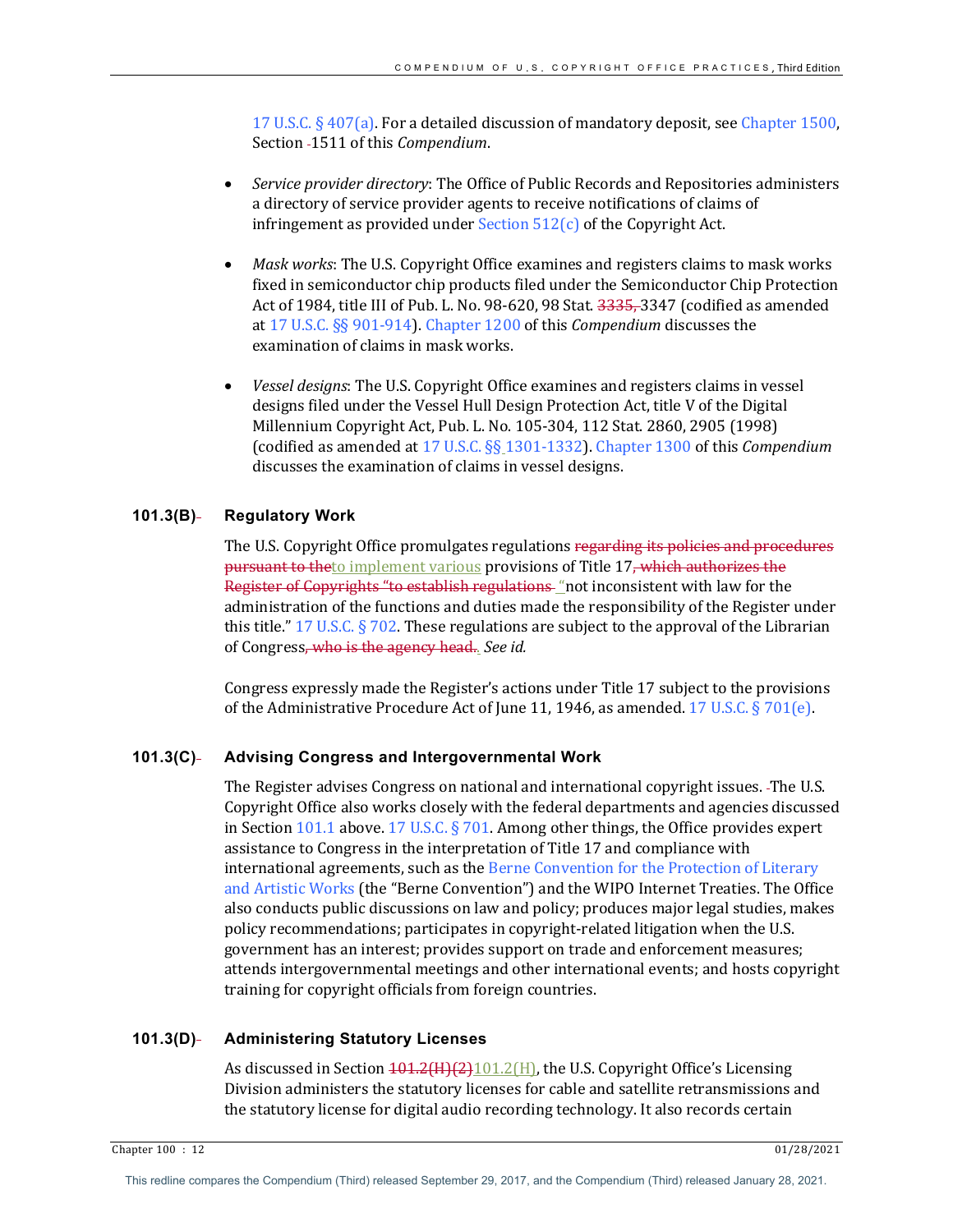documents associated with the mechanical statutory license. These statutory licenses allow third parties to make certain limited uses of copyrighted works without the copyright owners' permission, provided that certain statutory requirements are met. The Division deducts its operating costs from these royalty fees and invests the balance in interest-bearing securities with the U.S. Treasury for later distribution to copyright owners. 

# **101.4 U.S. Copyright Office Seal**

The Register of Copyrights has adopted the following official seal pursuant to the authority of the Copyright Act. 17 U.S.C. § 701(c); Notice of New Copyright Office Seal, 68 Fed. Reg. 71,171 (Dec. 22, 2003). The U.S. Copyright Office uses this seal on certificates of registration, certified records, and in connection with other official documents, including reports to Congress.





Chapter 100 : 13 01/28/2021

This redline compares the Compendium (Third) released September 29, 2017, and the Compendium (Third) released January 28, 2021.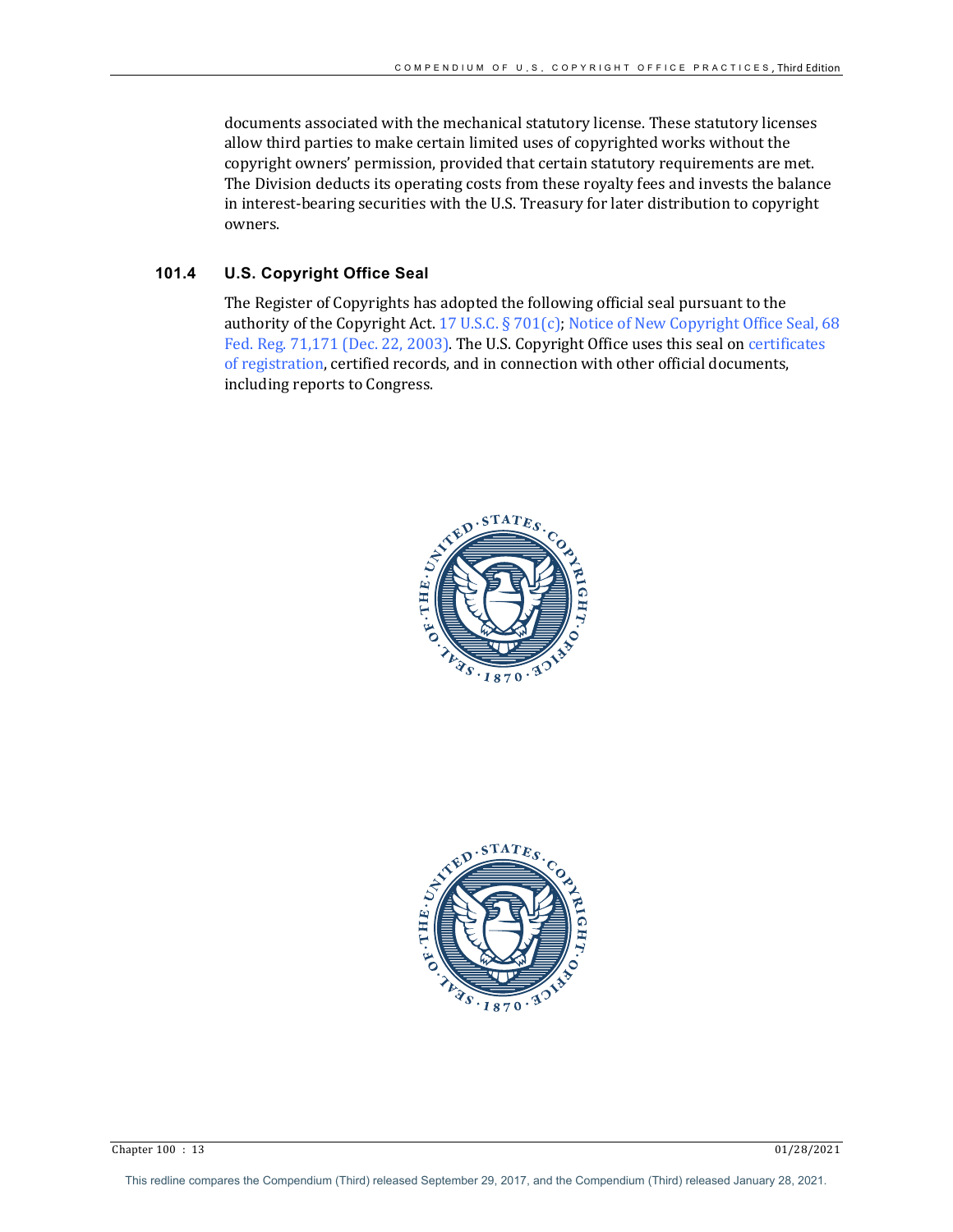# **102 Sources of Law**

U.S. copyright law is derived from several authoritative sources, including the U.S. Constitution, statutory provisions, court decisions, and regulations. These sources and their role in shaping copyright law in the United States are reviewed in Sections  $102.1$ through 102.7 below.

## **102.1 Constitutional Basis for and Purpose of Copyright Law**

Copyright has been a part of the American legal landscape since colonial times, when many of the colonies adopted copyright laws. *See* U.S. COPYRIGHT OFFICE BULLETIN 3, COPYRIGHT ENACTMENTS 1783-1900, at 9-29 (listing copyright laws enacted by Connecticut, Massachusetts, Maryland, New Jersey, New Hampshire, Rhode Island, Pennsylvania, South Carolina, Virginia, North Carolina, Georgia, and New York between 1783 and 1786), *available at www.copyright.gov/history/Copyright\_Enactments\_1783-*1973.pdf. Upon ratification, the U.S. Constitution provided Congress with the ability to make federal laws to protect copyright. Specifically, Article 1, Section 8, Clause 8 (which includes the "Copyright Clause") states that "Congress shall have Power ... To promote the Progress of Science and useful Arts, by securing for limited Times to Authors and Inventors the exclusive Right to their respective Writings and Discoveries." The promotion of "science," as that term is used in the Copyright Clause, is understood to refer to the purpose of copyright law (despite the contemporary usage of the term). See *Eldred v. Ashcroft*, 537 U.S. 186, 197 (2003). The Supreme Court has confirmed that this clause empowers Congress to enact a copyright system. *See Golan v. Holder*, 565 U.S. 302, 323-25 (2012). 

U.S. courts have analyzed the purpose of the Copyright Clause in a number of cases. The Supreme Court has interpreted the Copyright Clause to mean that copyright laws should promote both the creation and dissemination of creative works. *See, e.g., Golan*, 132 S. Ct. at 888-89. Thus, "[t]he Framers intended copyright itself to be the engine of free expression." *Harper & Row Publishers, Inc. v. Nation Enterprises et al., 471 U.S.* 539, 558 (1985); see also Golan, 132 S. Ct. at 890 ("By establishing a marketable right to the use of one's expression, copyright supplies the economic incentive to create and disseminate ideas."). 

#### **102.2 Statutes and Regulations**

Congress has exercised its authority to enact federal copyright laws on numerous occasions. The first Copyright Act, enacted in 1790, and subsequent laws are summarized in the historical timeline in Section  $102.7$  below. The current Copyright Act was enacted in 1976 and became effective on January 1, 1978. It has been amended numerous times since its enactment. The Copyright Act protects "original works of authorship" that are "fixed in any tangible medium of expression...."  $17$  U.S.C. §  $102(a)$ . Section  $106$  of the Act provides copyright holders with a number of exclusive rights (including the right to reproduce works, prepare derivative works, distribute works, and in certain cases, to publicly perform and display works). It also provides certain exceptions and limitations to these exclusive rights. *See* 17 U.S.C. §§ 107-122.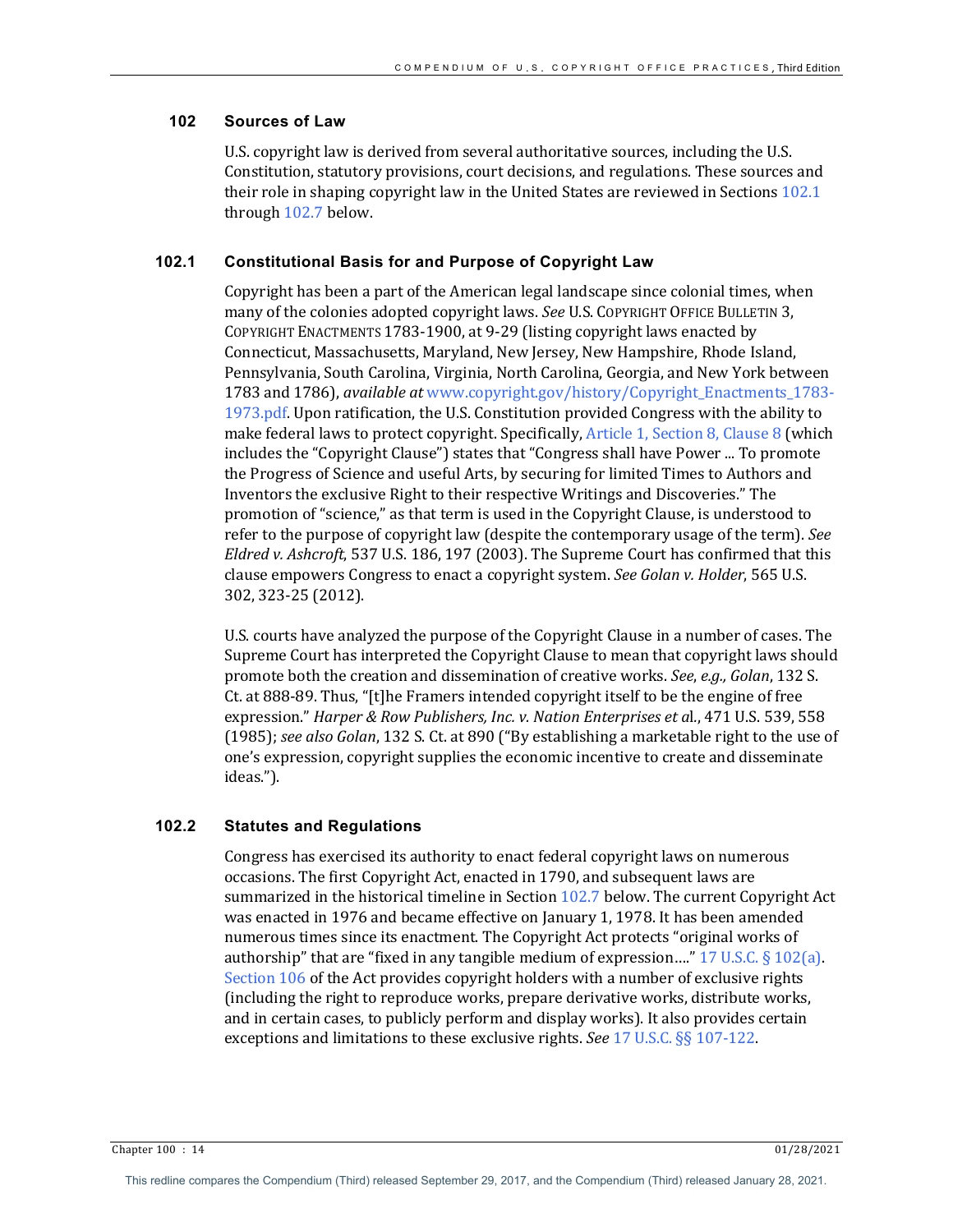Works that predate the effective date of the 1976 Act are governed by statutory provisions of the 1909 Copyright Act; the most relevant of these provisions are discussed in Chapter 2100 of this *Compendium*.

# **102.2(A) Copyright Act of 1976**

The 1976 ActThe 1976 Act replaced the 1909 Copyright Act and changed much of how copyright law operates, including as follows:

- The 1976 Act implemented a new calculus for determining the duration of copyright (known as the "term of protection" or, more simply, the "term"). Previously, works were protected for a specific initial term and could be renewed for an additional renewal term. The 1976 Act does not require renewal. In most cases, the Act provides protection to works based on the time frame of the author's life plus seventy years.  $17$  U.S.C. §  $302(a)$ . In the case of an anonymous work, a pseudonymous work, or a work made for hire, the copyright lasts for a term of ninety-five years from the year of its first publication, or a term of one hundred twenty years from the year of its creation, whichever expires first. 17 U.S.C.  $\S 302(c)$ .
- Unlike prior U.S. copyright laws, copyright protection under the 1976 Act is not contingent on publication or registration. All copyrightable works are now protected from the moment of fixation in a tangible medium of expression, regardless of whether they are published, registered, or recorded at any time. 17 U.S.C.  $\S 102(a)$ .
- The 1976 Act (in Sections Sections 203, 304(c), and  $304(d)$ ) allows an author to terminate certain grants of copyright in the author's work after a specified number of years. The 1909 Act, by contrast, gave the author an opportunity to recoup his or her rights by vesting the copyright in the renewal term in the author, meaning that the author had to provide a separate grant expressly to a publisher or other third party for the renewal term *(i.e.*, after the first twenty-eight years).
- The 1976 Act added protections for certain additional types of works, including pantomime and choreography. 17 U.S.C.  $\S 102(a)(4)$ . Since 1976, the statute has been amended to provide copyright protection for architectural works and certain protection for mask works and vessel designs.
- Congress added numerous exceptions and limitations to the statute (currently set forth in Sections Sections 107 through 122 of the Act), including Sections Sections 107 (which codified the judicially-created fair use doctrine) and Section 108 (which created specific exceptions for libraries and archives).

Congress has updated the 1976 Act several times. For more information concerning these amendments, see the historical timeline in Section  $102.7$  below.

#### **102.2(B) U.S. Copyright Office Regulations**

Section  $702$  of the Copyright Act authorizes the Register of Copyrights, subject to the approval of the Librarian of Congress, to promulgate regulations relating to the Register's duties, including the registration of copyrights. Pursuant to this authority, the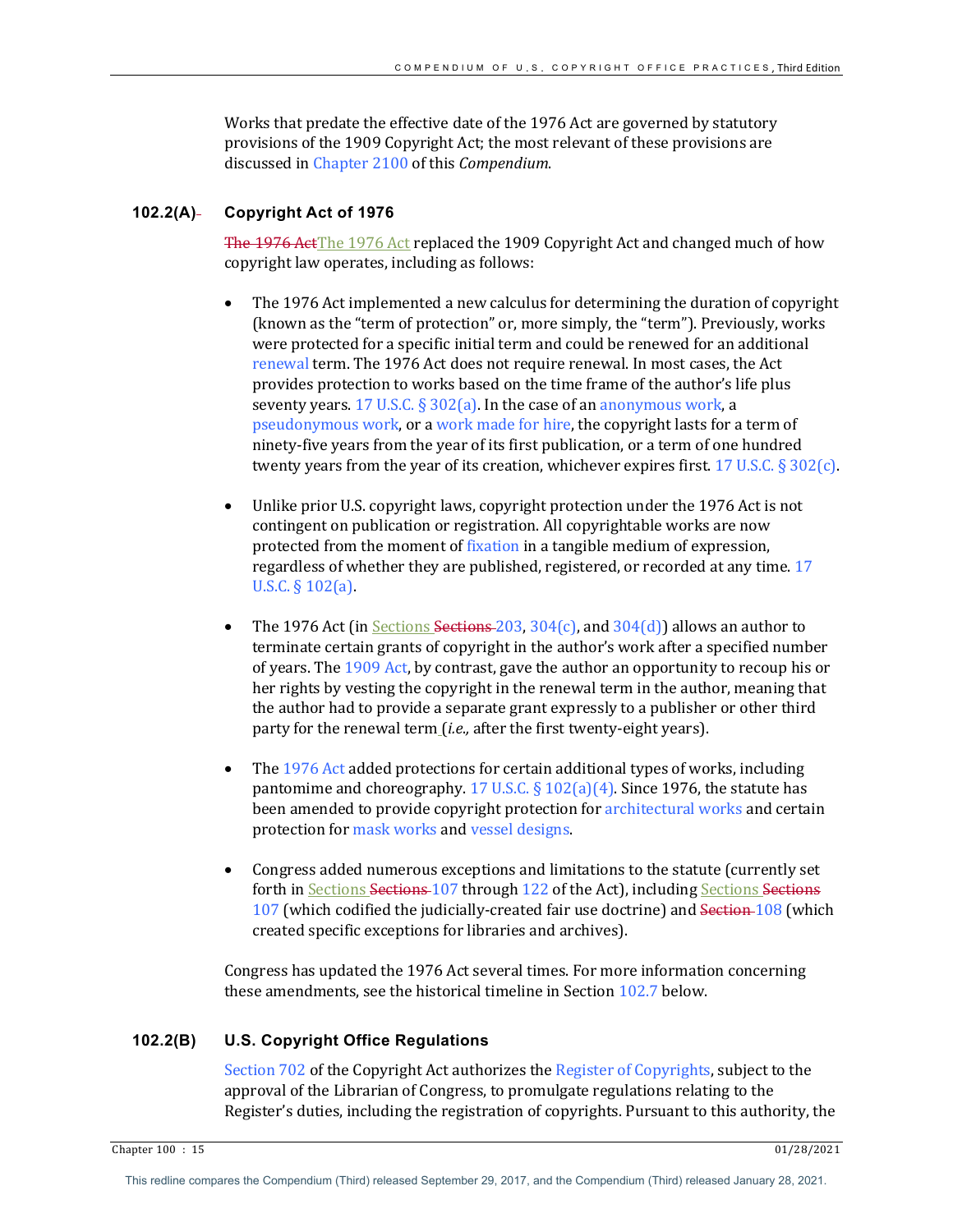U.S. Copyright Office has promulgated regulations pertaining to the examination and registration of copyrights and the recordation of transfers of copyright ownership, among other things. These regulations are embodied in Title 37 of the Code of Federal Regulations. They cover a variety of registration topics, such as how to submit applications, how to contest the Office's refusal to issue a copyright registration, and specific deposit requirements. Ordinarily, when the Office decides to issue a new regulation, it publishes a notice of proposed rulemaking in the Federal Register in accordance with the Administrative Procedure Act.  $17 \text{ U.S.C.}$  §  $701(e)$ ; *see also* 5 U.S.C. § 553. Typically, the Office also notifies the public through its NewsNet service. In most cases, the public is invited to provide comments on proposed regulations for the Office's consideration. 

#### **102.3 Administrative Procedure Act**

Congress expressly made the Register's actions under the Copyright Act subject to the provisions of the Administrative Procedure Act of June 11, 1946, as amended.  $17 \text{ U.S.C. }$ §  $701(e)$ . Congress legislated only one express exception to this rule: Section  $706(b)$  of the Copyright Act which provides for the U.S. Copyright Office to issue regulations specifying the conditions under which the Office may authorize or furnish copies or reproductions of deposited articles retained by the Office.

#### **102.4 Federal Court Decisions**

Federal courts have interpreted the  $1976$  Act on numerous occasions, resulting in a well-developed body of case law. Sometimes courts decide issues that are not squarely addressed by the 1976 Act and, in doing so, develop standards that are consistent with the Act and provide additional guidance. Thus, certain copyright law doctrines are derived largely from court decisions.

For example, the Copyright Act does not explain what level of creativity is necessary for a work to qualify as a "work of authorship" under the Act. Section  $102(a)$  of the Act states — without further elaboration — that "[c]opyright protection subsists... in original works of authorship fixed in any tangible medium of expression, now known or later developed, from which they can be perceived, reproduced, or otherwise communicated, either directly or with the aid of a machine or device." Numerous courts have analyzed what an original work of authorship is under the Act. For more information on the originality requirement, see Chapter 300, Section 308 of this *Compendium*. 

The standards for comparing works and determining when a work protected by copyright is infringed by another work also come from judicial doctrine. For instance, courts have held that, to prevail in a copyright infringement case, a copyright owner must show (i) direct evidence that the defendant copied the copyright owner's work, or (ii) that the defendant had access to the copyrighted work, and (iii) that the copyright owner's and defendant's works are substantially similar.

Certain U.S. copyright law doctrines are entirely judicially-created and have never been directly codified in the Act, such as theories of contributory and vicarious liability for infringement. Others, such as principles of fair use  $(Section 107$  of the Act), are codified at a high level in the 1976 Act, but are interpreted on a case-by-case basis by the courts.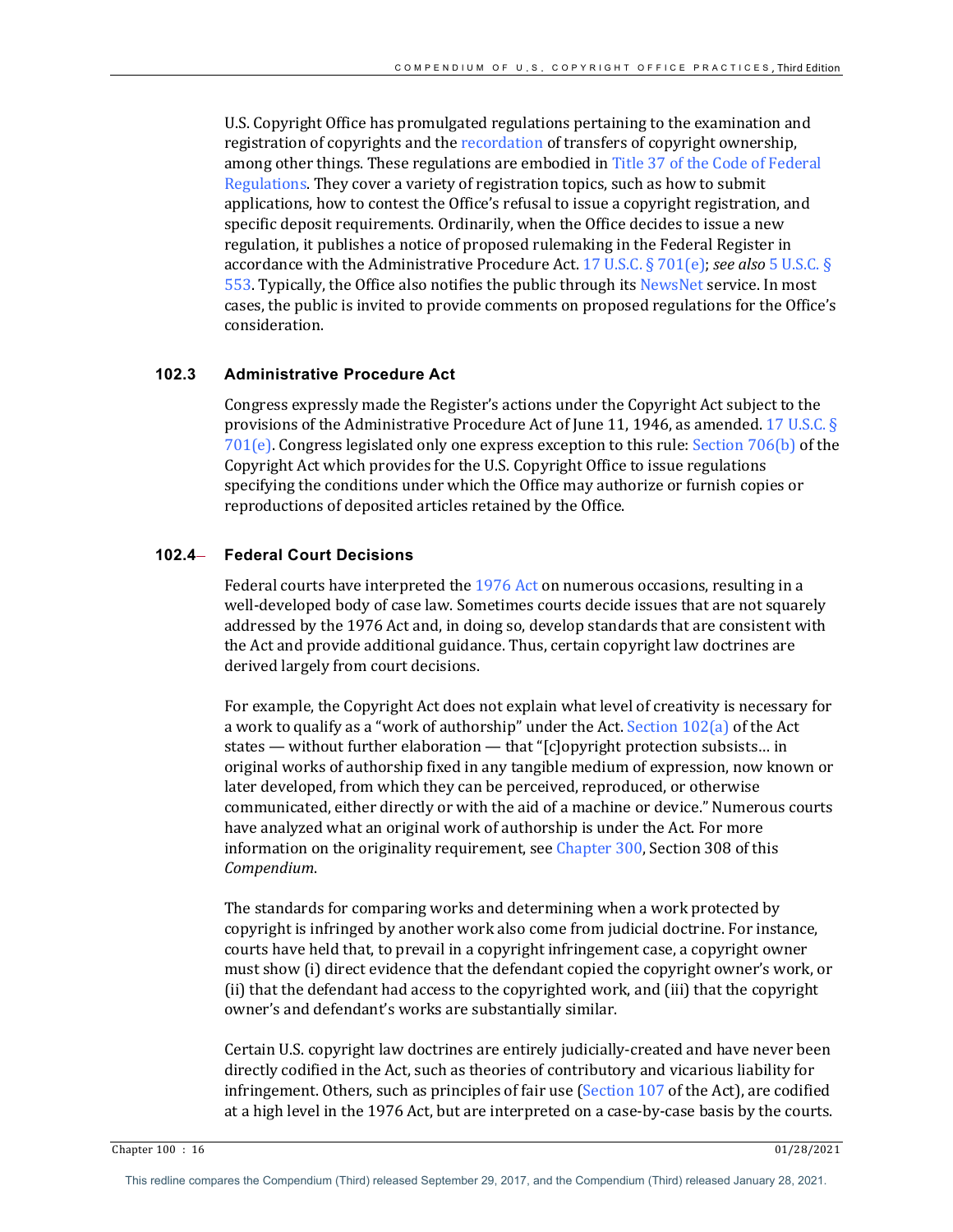For these reasons, it is important to consult court opinions on copyright-related issues. When doing so, note that copyright law doctrines may differ among jurisdictions, as different circuits have followed different standards. For example, the infringement standard in the Ninth Circuit is somewhat different from that of the First and the Second Circuits. Additionally, some circuits allow a claim for copyright infringement to be brought upon submission of an application for registration to the U.S. Copyright Office under Section 411 of the Copyright Act, while others require a certificate of registration or refusal to register issued by the Office. For more information on this issue, see Chapter 600, Section 625.5 of this *Compendium*.

## **102.5 State Laws**

U.S. copyright protection is governed by federal law. Section  $301(a)$  of the 1976 Act preempts all similar protections provided by state law, other than with respect to sound recordings fixed before February 15, 1972, as provided under Section  $301(c)$  of the Act. Preemption applies only when a state law provides protections that are equivalent to those set forth in the Copyright Act (*i.e.*, rights equivalent to any of the exclusive rights under Section  $106$  of the Act in fixed works of authorship that fall within the subject matter of copyright). There are a significant number of court decisions interpreting exactly when a state claim is close enough to an exclusive right provided by the Copyright Act to be preempted. This case law should be consulted for questions regarding preemption and may vary to some extent by jurisdiction.

Sections  $301(b)$  and  $(c)$  of the 1976 Act also specifically set forth some types of copyright-like protections that states may provide. These include: (i) works not fixed in a tangible medium of expression; (ii) a narrow exception for nonsubscription broadcast transmission of pre-1972 sound recordings; (iii) state and local landmarks, historic preservation, zoning, or building codes relating to architectural works protected under Section  $102(a)(8)$  of the Act; and (iv) causes of actions for acts that took place before January 1, 1978.

## **102.6 Territorial Scope of U.S. Copyright Law**

Generally speaking, U.S. copyright law applies only to acts that take place in the United States, including the Commonwealth of Puerto Rico and U.S. territories. *See Subafilms*, *Ltd. ¥y. MGM-Pathe Communications Co.,* 24 F.3d 1088, 1094-95 (9th Cir. 1994). Under the Berne Convention, national law applies to foreign works, and the law of the country in which infringement takes place generally applies to infringement disputes. Berne Convention for the Protection of Literary and Artistic Works, art. 5(1), (3), Sept. 9, 1886, as revised at Paris on July 24, 1971 and amended on Sept. 28, 1979, S. Treaty Doc. No. 99-27 (1986). Thus, copyright infringement that occurs in the United States is governed by U.S. law. However, courts may look to the law of a foreign country where ownership of the work was established or transferred in cases where questions are raised concerning foreign ownership and copyright origin even in the context of a U.S. infringement action. See, e.g., Itar-Tass Russian News Agency v. Russian Kurier, Inc., 153 F.3d 82, 88-92 (2d Cir. 1998).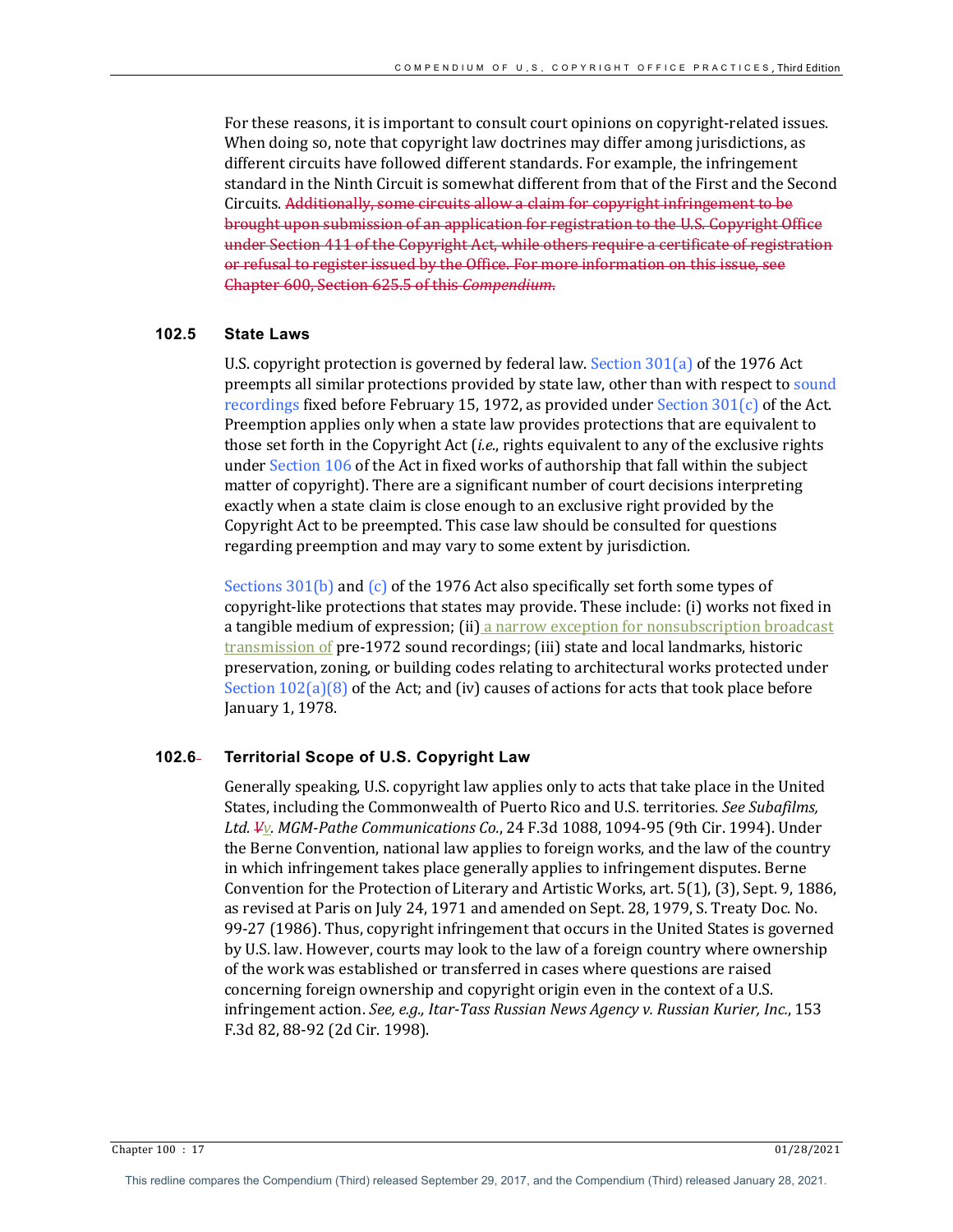# **102.7 Timeline of Selected Historical Dates in U.S. Copyright Law**

The United States has a long and rich history of copyright law. Below is a timeline of some of the most interesting developments that have occurred since the colonial era. In addition to this timeline, the U.S. Copyright Office's website includes a wealth of historical information, including additional notable dates, extensive information on past copyright laws, and prior publications.

- August 18, 1787: James Madison submits to the framers of the Constitution a provision "to secure to literary authors their copyrights for a limited time."
- June 23, 1789: First federal bill relating to copyrights (H.R.10) presented to the first Congress.
- May 31, 1790: Congress enacts the first federal copyright law, "An act for encouragement of learning by securing copies of maps, charts, and books to the authors and proprietors of such copies during the times therein mentioned." This law provided for a term of fourteen years with the option of renewing the registration for another fourteen-year term. The law only applied to books, maps, and charts. It also noted that a copyright should be registered in the U.S. district court where the author or proprietor resided (not the U.S. Copyright Office, which had not yet been created).
- April 29, 1802: Congress adds prints to works protected by copyright law.
- February 3, 1831: First general revision of the copyright law. Music added to works protected against unauthorized printing and vending. First term of copyright extended to twenty-eight years with the option of renewal for another fourteen-year term.
- August 18, 1856: Congress passes a supplementary law to protect dramatic compositions.
- December 31, 1864: President Abraham Lincoln appoints Ainsworth Rand Spofford to be the sixth Librarian of Congress. Spofford served as the *de facto* Register of Copyrights until the formal position of Register was created in 1897.
- March 3, 1865: Congress enacts "An Act to amend the several Acts respecting Copyright," which added protections for photographs and photographic negatives.
- July 8, 1870: In this second major revision of copyright law, Congress centralized copyright activities (including registration and deposit) in the Library of Congress. The law added "works of art" to the list of protected works and reserved to authors the right to create certain derivative works, including translations and dramatizations.
- March 3, 1891: With the passage of the International Copyright Act, Congress extended copyright protection to certain works by foreign authors. This was the first U.S. copyright law authorizing establishment of copyright relations with foreign countries.

Chapter 100 : 18 01/28/2021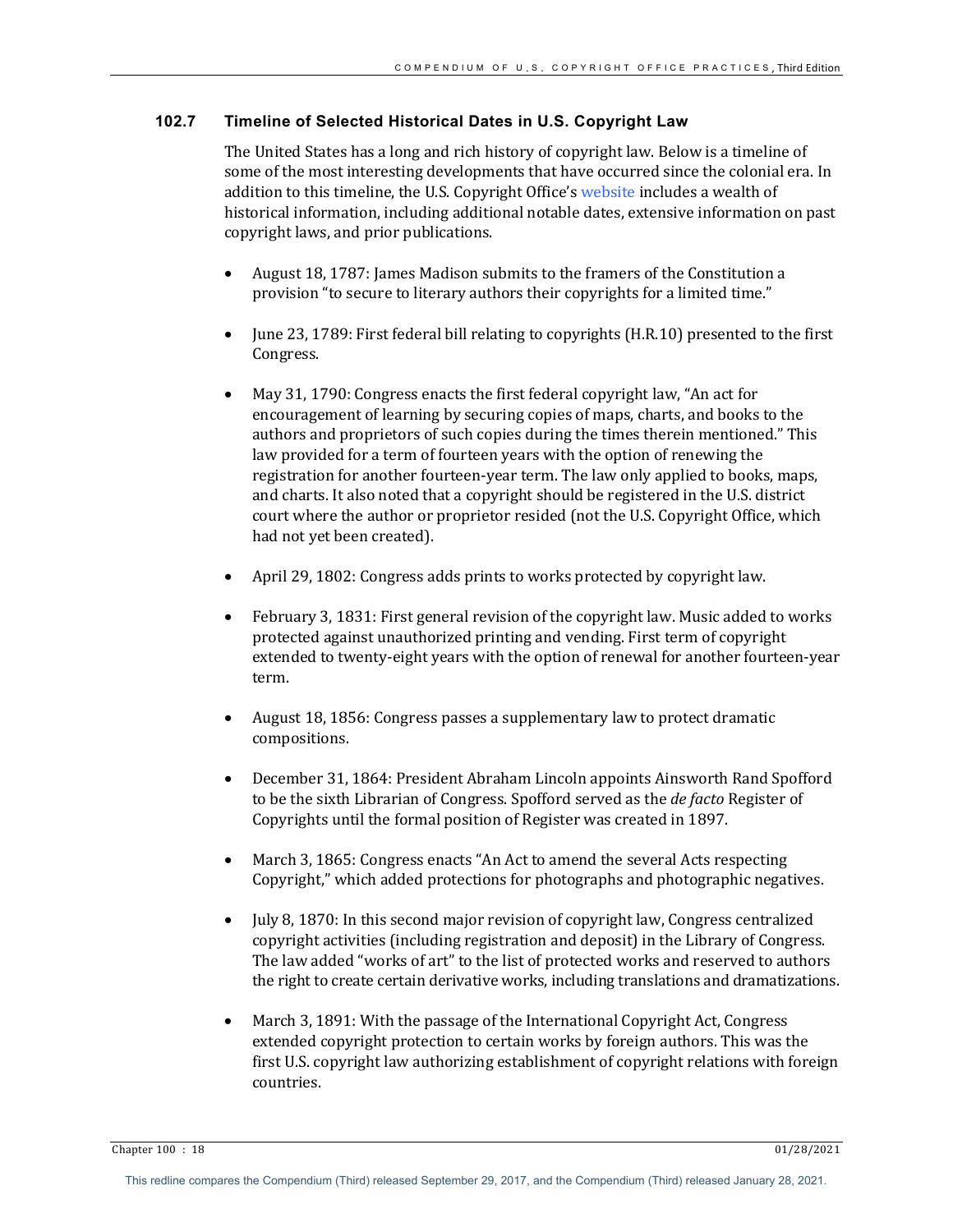- July 1891: The *Catalog of Copyright Entries*, which includes records of registered works, is published in book form for the first time.
- 1895: Congress mandates that U.S. government works are not subject to copyright protection.
- January 6, 1897: Congress enacts a law to protect music against unauthorized public performance.
- February 19, 1897: The U.S. Copyright Office is established as a separate department of the Library of Congress. Position of Register of Copyrights created.
- July 1, 1909: Effective date of third general revision of the copyright law. Certain classes of unpublished works now eligible for registration. Term of statutory protection for a work copyrighted in published form measured from the date of publication of the work. Renewal term extended from fourteen to twenty-eight years.
- August 24, 1912: Motion pictures, previously allowed to be registered only as a series of still photographs, added as a class of protected works.
- July 13, 1914: President Woodrow Wilson proclaims U.S. adherence to the Buenos Aires Copyright Convention of 1910, which established copyright protection between the United States and certain Latin American nations.
- July 1, 1940: Effective date of transfer of jurisdiction for the registration of commercial prints and labels from the U.S. Patent Office to the U.S. Copyright Office.
- July 30, 1947: The copyright law codified as Title 17 of the U.S. Code.
- January 1, 1953: Recording and performing rights extended to nondramatic literary works.
- September 16, 1955: United States becomes party to the 1952 Universal Copyright Convention as revised in Geneva, Switzerland.
- September 19, 1962: First of nine special acts extending terms of subsisting renewal copyrights pending congressional action on general copyright law revision.
- February 15, 1972: Effective date of the act extending limited copyright protection to sound recordings fixed and first published on or after this date.
- March 10, 1974: United States becomes a member of the Convention for the Protection of Producers of Phonograms Against Unauthorized Duplication of Their Phonograms.
- July 10, 1974: United States becomes party to the 1971 revision of the Universal Copyright Convention as revised at Paris, France.

Chapter 100 : 19 01/28/2021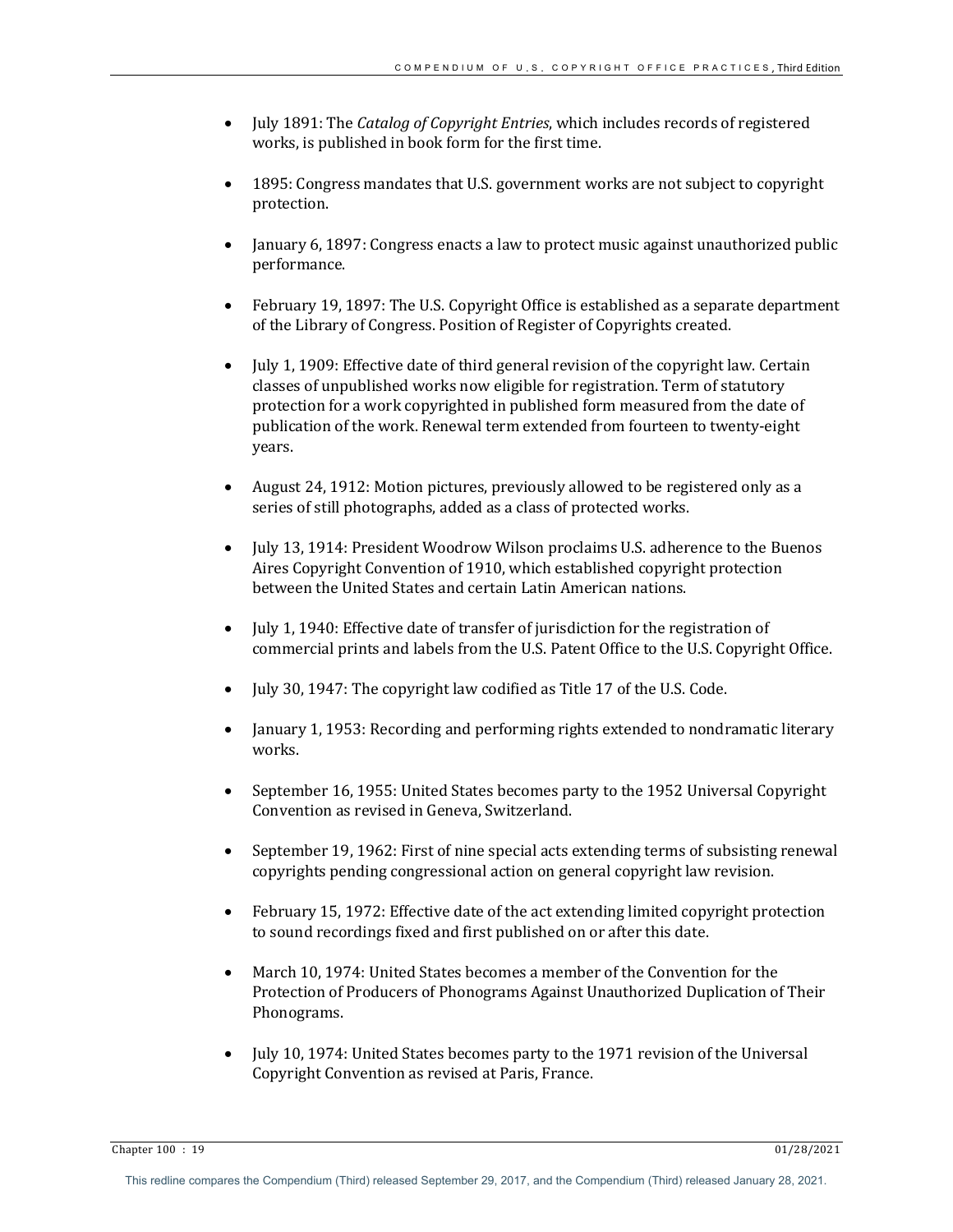- October 19, 1976: Fourth general revision of the copyright law signed by President Gerald Ford. This extensive revision included numerous provisions that modernized copyright law, as described in Section  $102.2(A)$  above.
- January 1, 1978: Effective date of principal provisions of the 1976 copyright law.
- December 12, 1980: Copyright law amended to address computer programs.
- May 24, 1982: Section  $\frac{506}{a}$ Section  $\frac{506}{a}$  amended to provide that persons who infringe copyright willfully and for purposes of commercial advantage or private financial gain shall be subject to criminal penalties.
- October 4, 1984: Effective date of Record Rental Amendments of 1984, which granted the owner of copyright in a sound recording the right to authorize or prohibit the rental, lease, or lending of phonorecords for direct or indirect commercial purposes.
- November 8, 1984: Federal statutory protection for mask works became available under the Semiconductor Chip Protection Act, with the U.S. Copyright Office assuming administrative responsibility. The Office began registering claims in mask works on January 7, 1985.
- June 30, 1986: Expiration of the manufacturing clause of the Copyright Act of 1976, which required that certain types of works be typeset, printed, and bound in the United States. For more information about the manufacturing clause under the 1909 Act, see Chapter 2100 of this *Compendium*.
- March 1, 1989: The effective date of United States adherence to the Berne Convention for the Protection of Literary and Artistic Works, as revised in Paris, France in 1971.
- December 1, 1990: Copyright protection extended to architectural works. Section 106ASection 106A added to copyright law by the Visual Artists Rights Act, which allows authors of certain types of visual works of art certain moral rights of attribution and integrity.
- December 1, 1990: Effective date of the Computer Software Rental Amendments Act. Grants the owner of copyright in computer programs the exclusive right to authorize or prohibit the rental, lease, or lending of a program for direct or indirect commercial purposes.
- June 26, 1992: Renewal registration becomes optional on a prospective basis. Any work in its twenty-eighth year of copyright protection no longer requires a renewal application with the U.S. Copyright Office in order for the copyright to extend into and through the renewal term. As such, all works initially copyrighted between January 1, 1964 and December 31, 1977 were renewed automatically, even if the party entitled to claim the renewal copyright failed to file a timely renewal with the Office.

 $\frac{1}{28/2021}$  Chapter 100 : 20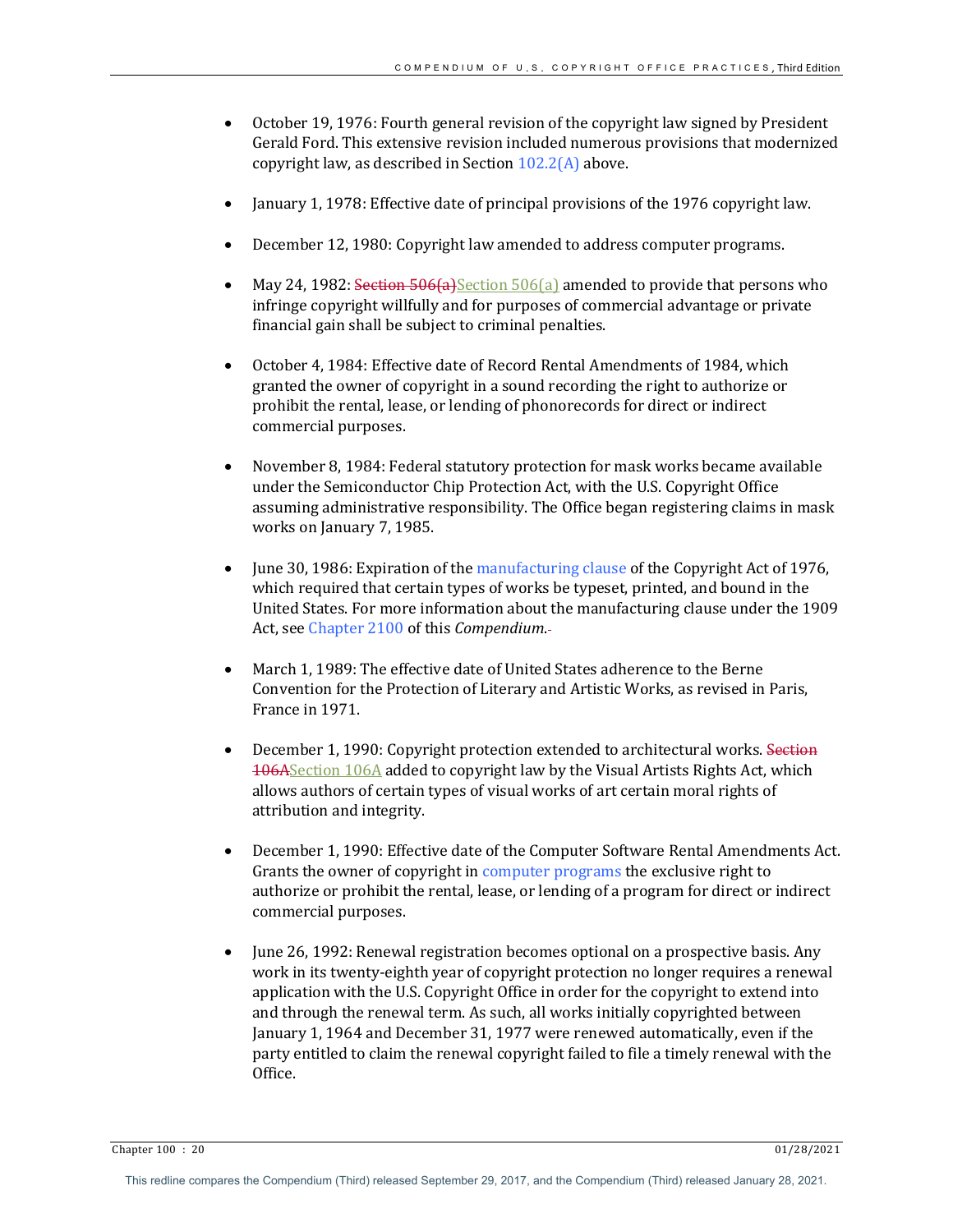- October 28, 1992: Effective date of the Audio Home Recording Act. The Act requires the placement of serial copy management systems in digital audio recorders and imposes royalties on the sale of digital audio recording devices and media that are distributed to the copyright owners.
- December 17, 1993: Copyright Royalty Tribunal Reform Act of 1993 eliminates the existing Copyright Royalty Tribunal and replaces it with *ad hoc* Copyright Arbitration Royalty Panels administered by the Librarian of Congress and the U.S. Copyright Office.
- December 8, 1994: The Uruguay Round Agreements Act restores copyright to certain foreign works under protection in the source country but in the public domain in the United States. It also repeals the sunset of the Software Rental Amendments Act and creates legal measures to prohibit the unauthorized fixation and trafficking in sound recordings of live musical performances and music videos.
- November 16, 1997: The No Electronic Theft (NET) Act defines "financial gain" in relation to copyright infringement and sets penalties for willfully infringing a copyright either for the purposes of commercial advantage or private financial gain or by reproducing or distributing (including by electronic means) phonorecords of a certain value.
- October 27, 1998: The Sonny Bono Copyright Term Extension Act extends the term of copyright for most works by twenty years.
- October 28, 1998: The Digital Millennium Copyright Act of 1998 ("DMCA") adds several major provisions to the Copyright Act. It provides for the implementation of the World Intellectual Property Organization ("WIPO") Copyright Treaty ("WCT") and the WIPO Performances and Phonograms Treaty ("WPPT"), by adding prohibitions against circumventing technological measures protecting copyrighted works and removing or altering copyright management information. It also creates the Section 512 safe harbors from liability for internet service providers; provides an exemption in Section 117 of the Act permitting the temporary reproduction of computer programs made in the course of maintenance or repair; clarifies the policy role of the U.S. Copyright Office; and creates a new form of protection for vessel designs.
- November 2, 2002: The Technology, Education, and Copyright Harmonization ("TEACH") Act provides for the use of copyrighted works by accredited nonprofit educational institutions in distance education.
- November 30, 2004: The Copyright Royalty and Distribution Reform Act phases out the Copyright Arbitration Royalty Panel system and replaces it with the Copyright Royalty Board.
- April 27, 2005: The Artists' Rights and Theft Prevention Act ("ART Act") allows for preregistration of certain works being prepared for commercial distribution.

 $\frac{1}{28/2021}$  01/28/2021